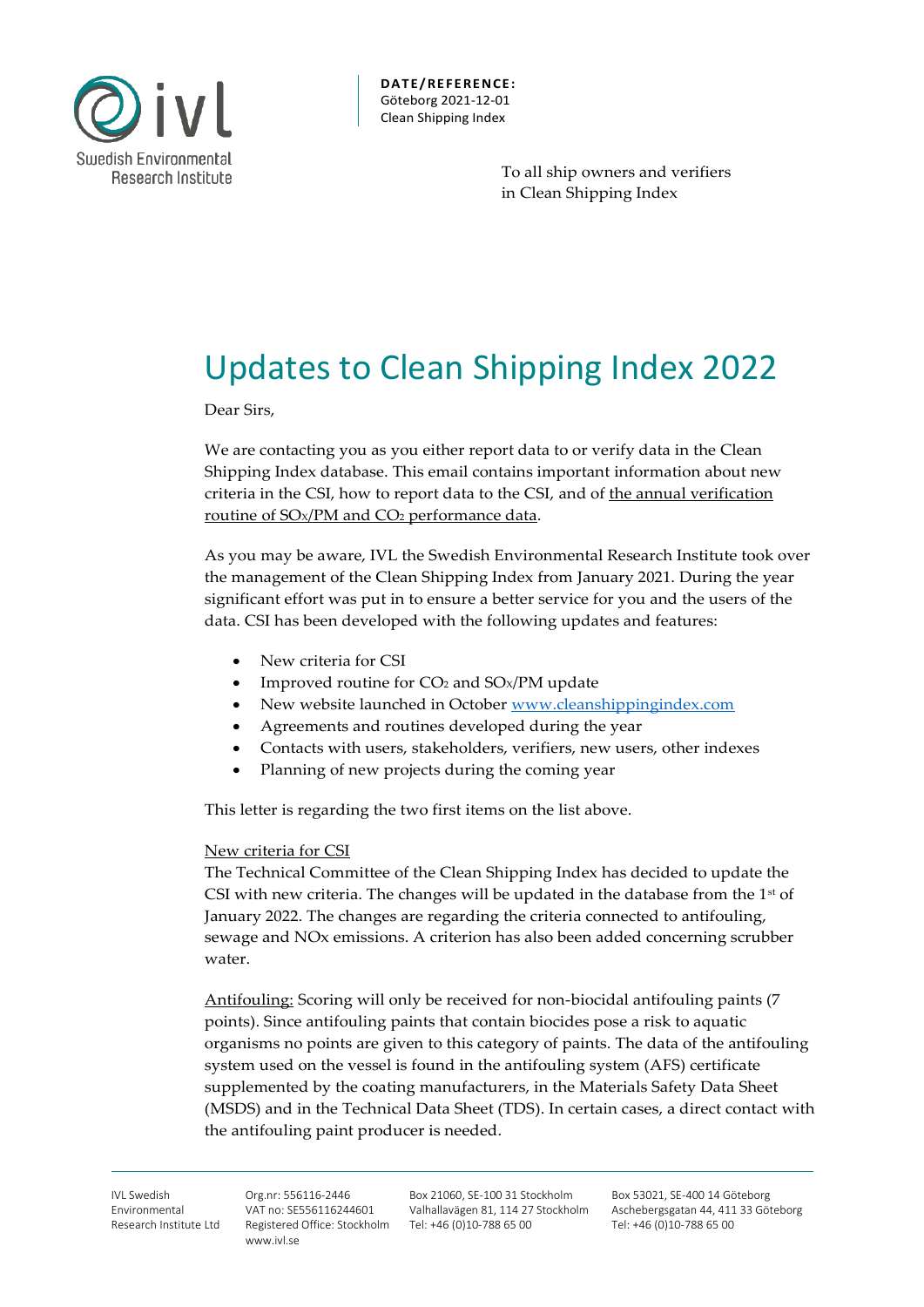

Sewage: Scoring will only be received if ship has an approved sewage treatment plant according to MEPC on board (4 points) or if all sewage is left on land for treatment (5 points).

NOx emissions: Emissions of NOx will be compared with the Tier III-level in MARPOL Annex VI. Scoring is received for main engines and auxiliary engines, see attachment.

New criterion in water and waste called "Scrubber water": Points are given to ships that do not release any scrubber water but rather meet the Sulphur regulations through the use of either distillate oils, LNG or alcohols. Thus, the use of fuels containing residual oil, such as Very Low Sulphur Fuel Oil (VLSFO) or Ultra Low Sulphur Fuel Oil (ULSFO) do not render any points in this criterion due to the uncertainty in the risks for the marine environment and air quality from the use of such products. This new criterion is added to keep up with the growing scientific evidence that the release of scrubber water has risks for the marine environment.

Improved routine for CO<sup>2</sup> and SO<sup>X</sup> update.

From January 1st 2022 the routine with annual updates of ship performance data for  $CO<sub>2</sub>$  and  $SO<sub>X</sub>$  will be started again. However, it is the verifier that adds the figures to the CSI database and ensures they are correct. Earlier this update was done by the ship owner, but this will not be possible from 2022 onwards. If a ship owner updates information about their ship on a verified ship, the verification will be lost, and the ship will need to perform a re-verification with assistance from the verifier.

Let me know if you have questions or comments.

Sincerely,

Sara Sköld Project manager of Clean Shipping Index IVL Swedish Environmental Research Institute Ltd [sara.skold@ivl.se](mailto:sara.skold@ivl.se) Telephone number: 0046 (0) 10- 788 68 02

IVI Swedish Environmental Research Institute Ltd Org.nr: 556116-2446 VAT no: SE556116244601 Registered Office: Stockholm Tel: +46 (0)10-788 65 00 www.ivl.se

Box 21060, SE-100 31 Stockholm Valhallavägen 81, 114 27 Stockholm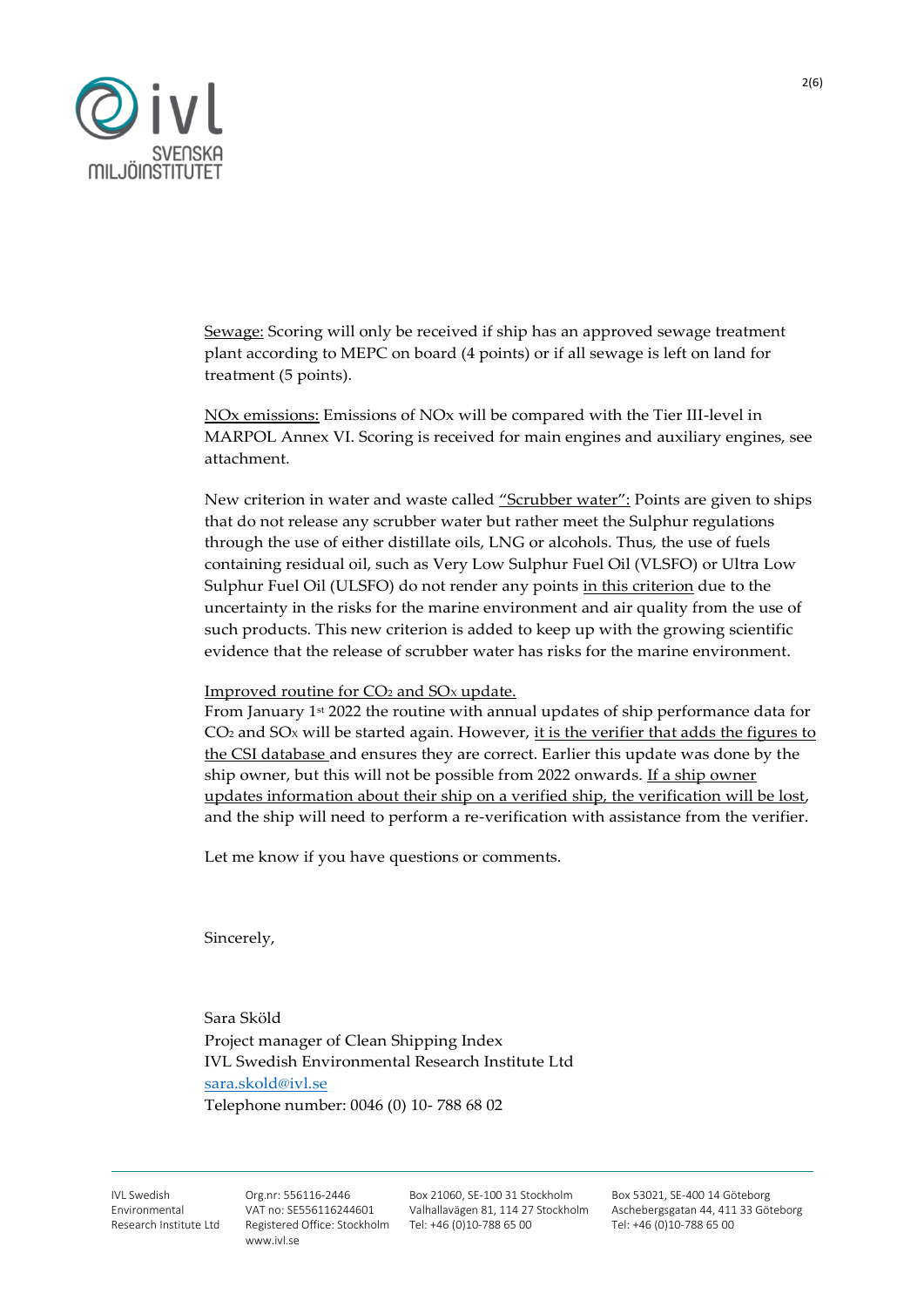

### **FAQ:s**

#### **Do the updates in criteria mean that my performance scoring will be lowered?**

If your vessel is verified, the verification will be valid until the date that is stated on the certificate. If your vessel performance data is based on self-assessment the performance might be lowered because of the stronger criteria enforcement described above.

#### **Do I have to update my SO<sup>X</sup> and CO2-values annually?**

Yes, from 2022 the annual update of  $SO<sub>x</sub>$  and  $CO<sub>2</sub>$  performance is back after 2021 break.

#### **Will the digital verifications continue for 2022?**

Yes, as the Covid pandemic seems to continue the verifications can be done digitally during year 2022.

Box 21060, SE-100 31 Stockholm Valhallavägen 81, 114 27 Stockholm Tel: +46 (0)10-788 65 00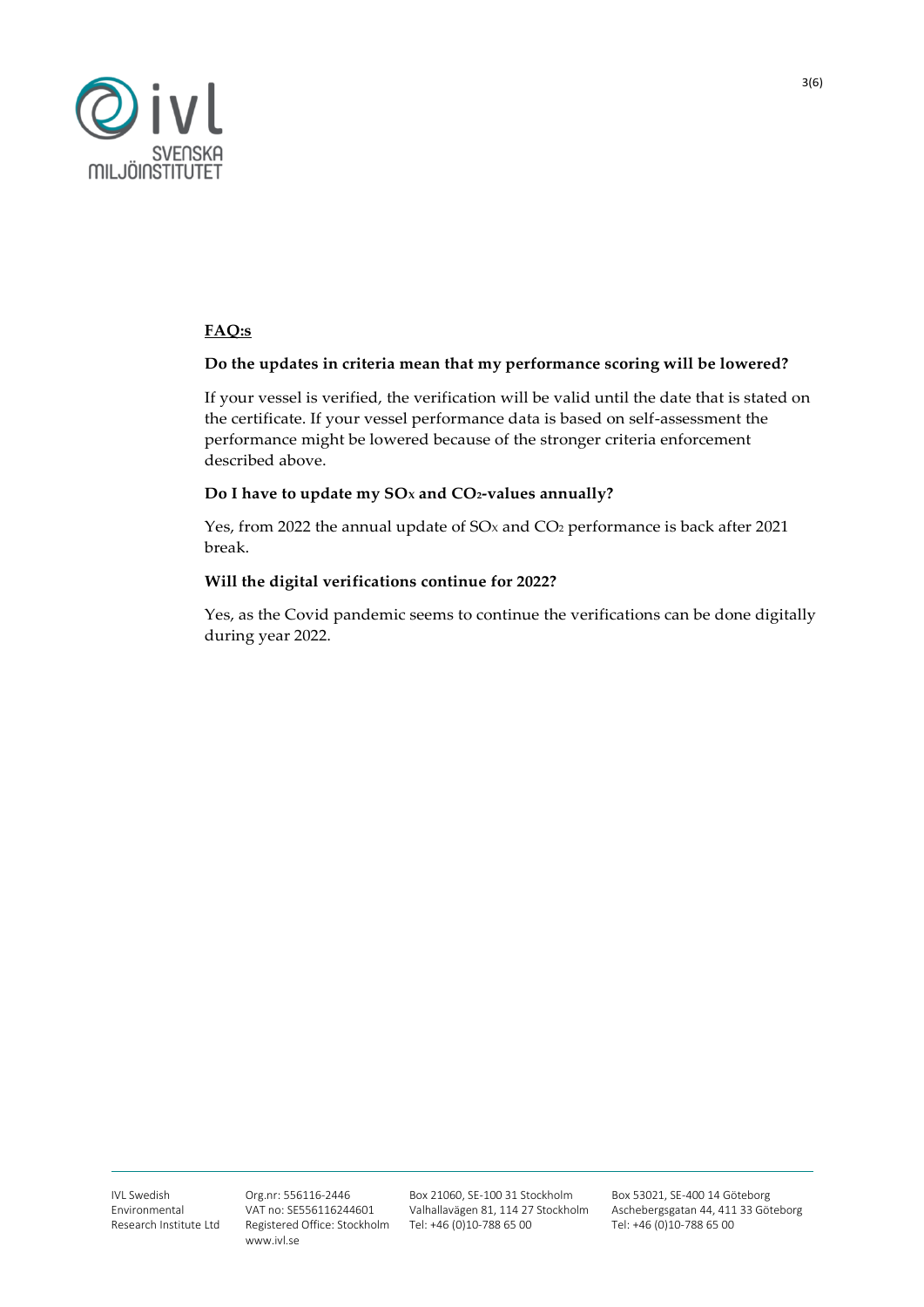

# Scoring change to the Clean Shipping Index, starting January 1st, 2022

#### **Chemicals**

| Antifouling          | No data 0                                                                                                                               |  |
|----------------------|-----------------------------------------------------------------------------------------------------------------------------------------|--|
|                      | Other <sub>0</sub>                                                                                                                      |  |
|                      | Biocidal antifouling paints 0                                                                                                           |  |
|                      | Non-biocidal antifouling paints 7                                                                                                       |  |
| Water and waste      |                                                                                                                                         |  |
| Grey water           | No data 0                                                                                                                               |  |
|                      | No treatment 0                                                                                                                          |  |
|                      | No discharge in sensitive areas (PSSA) or treatment in<br>sewage plant onboard 3                                                        |  |
| Sewage / black water | No data 0                                                                                                                               |  |
|                      | No treatment 0                                                                                                                          |  |
|                      | Sewage treatment plant onboard 4                                                                                                        |  |
|                      | All sewage left on land for treatment 5                                                                                                 |  |
| Garbage handling     | No data 0                                                                                                                               |  |
|                      | Incinerator used on board 0                                                                                                             |  |
|                      | No incinerator onboard or documented no incineration<br>of garbage and separate garbage handling for reuse,<br>recycling and disposal 4 |  |

Org.nr: 556116-2446 VAT no: SE556116244601 Registered Office: Stockholm www.ivl.se

Box 21060, SE-100 31 Stockholm Valhallavägen 81, 114 27 Stockholm Tel: +46 (0)10-788 65 00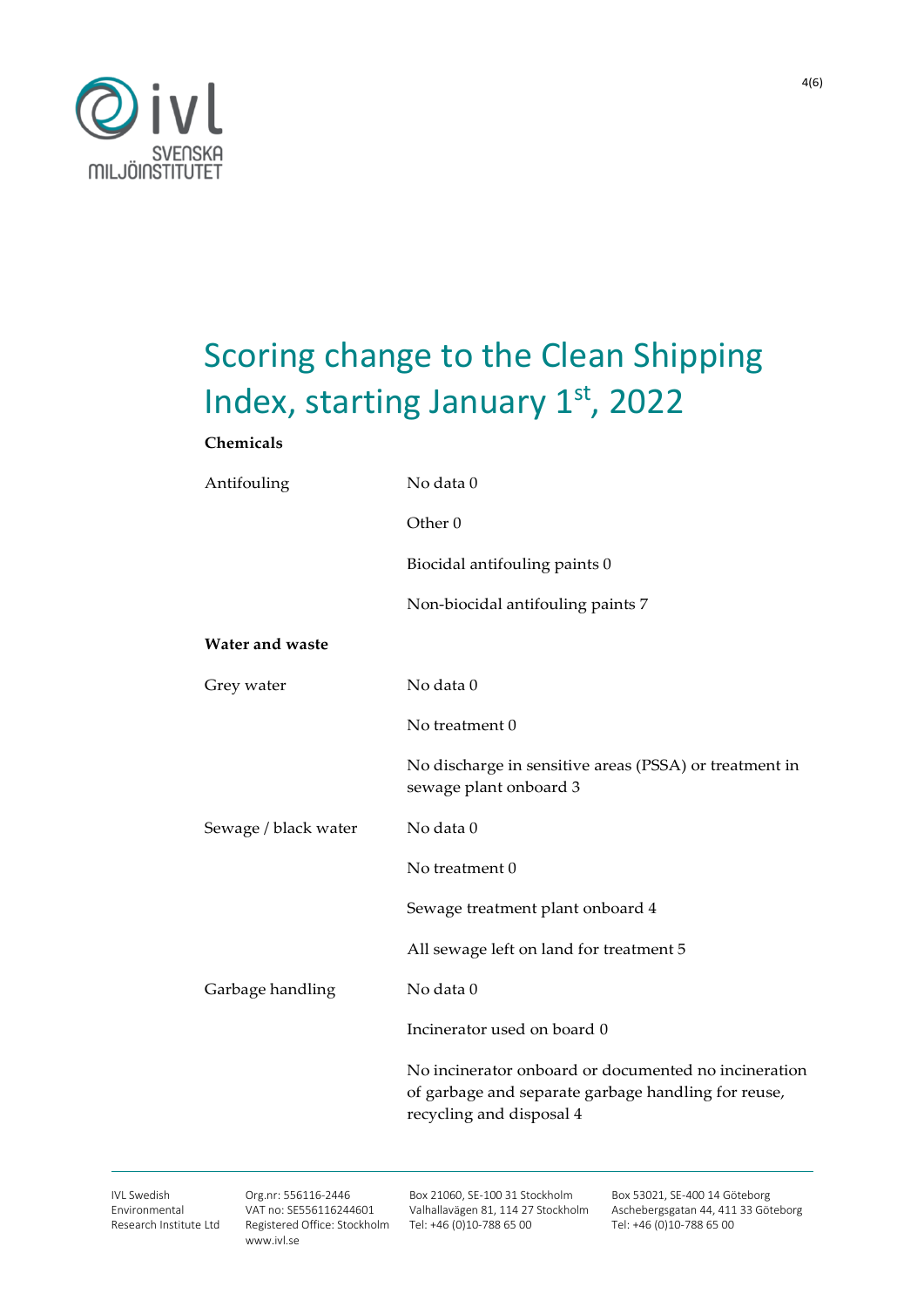

| Sludge handling       | No data 0 points                                                                                                          |  |
|-----------------------|---------------------------------------------------------------------------------------------------------------------------|--|
|                       | Incinerator used onboard 0                                                                                                |  |
|                       | No incinerator onboard or documentation of no<br>incineration of sludge and disposal of sludge to<br>treatment on shore 4 |  |
| Bilge water treatment | No data 0 points                                                                                                          |  |
|                       | Gravimetric separation 0                                                                                                  |  |
|                       | Active treatment installed and < 15ppm oil in outgoing<br>water 3                                                         |  |
|                       | Active treatment installed and < 5ppm oil in outgoing<br>water 4                                                          |  |
|                       | Active treatment installed and <5 ppm oil in outgoing<br>water and emission control box in place 6                        |  |
|                       | Discharge to onshore facility 6                                                                                           |  |
| Crew awareness        | No data 0 points                                                                                                          |  |
|                       | Education of personnel on environmental awareness,<br>health risks and adequate protective equipment 3                    |  |
| Scrubber water        | No data 0 points                                                                                                          |  |
|                       | Release of either open-loop or closed loop scrubber<br>water to the sea 0                                                 |  |
|                       | Use of residual oil or mixed fuels containing residual<br>oil, such as VLSFO or ULSFO 0                                   |  |
|                       | Use of distillate oil such as MGO, LNG or alcohols as<br>fuel 5                                                           |  |
|                       |                                                                                                                           |  |

IVL Swedish Environmental Research Institute Ltd Org.nr: 556116-2446 VAT no: SE556116244601 Registered Office: Stockholm www.ivl.se

Box 21060, SE-100 31 Stockholm Valhallavägen 81, 114 27 Stockholm Tel: +46 (0)10-788 65 00